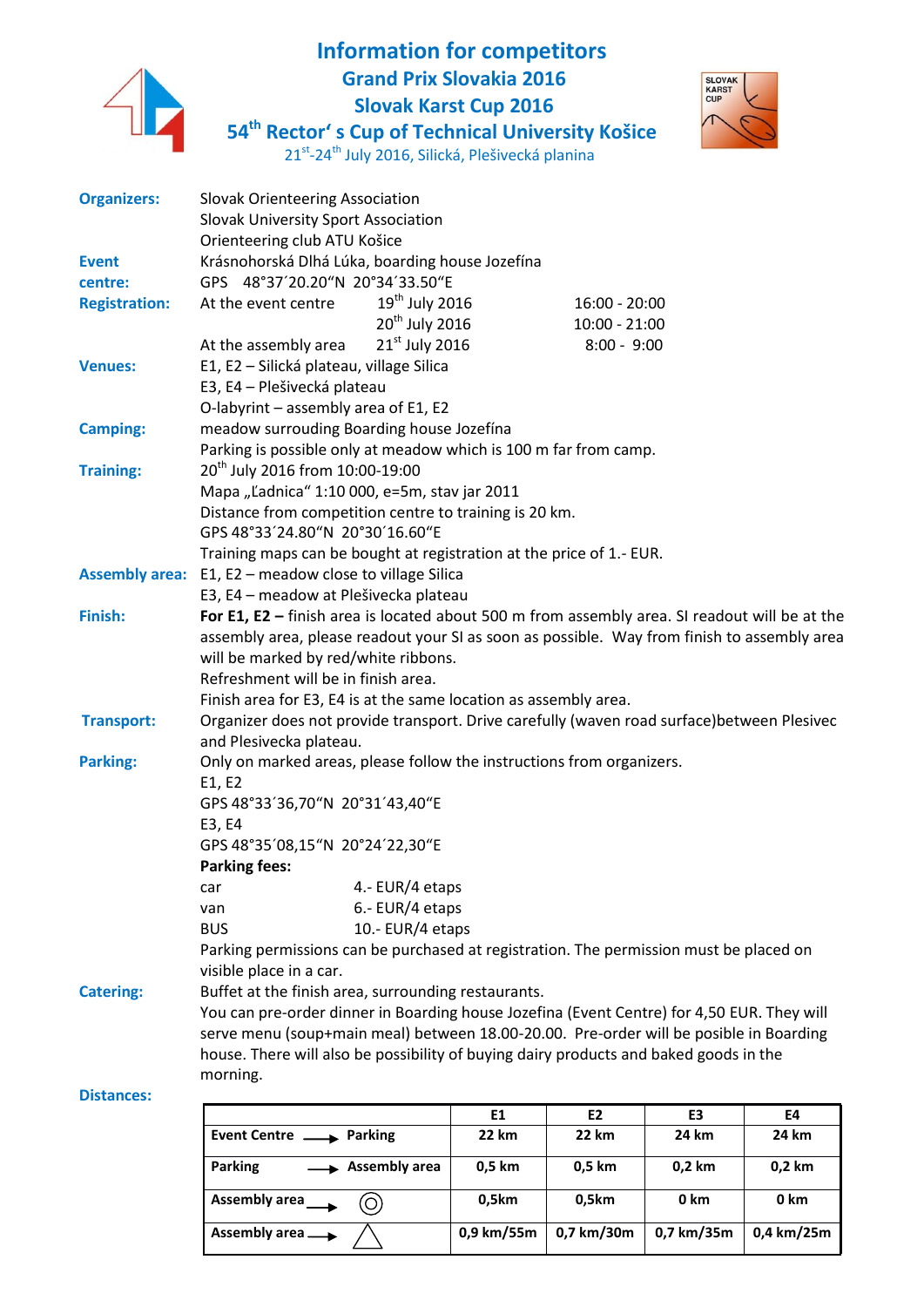| <b>Start list:</b>            | For E1-E4 the start list will be published online, displayed in the competition centre and in                                                                                                  |                                                                                                                                                                                           |                  |                |                    |         |               |                                                                                                                                                                                                      |
|-------------------------------|------------------------------------------------------------------------------------------------------------------------------------------------------------------------------------------------|-------------------------------------------------------------------------------------------------------------------------------------------------------------------------------------------|------------------|----------------|--------------------|---------|---------------|------------------------------------------------------------------------------------------------------------------------------------------------------------------------------------------------------|
|                               | the assembly area. For E4 the start list will be published on Saturday till 20.00.                                                                                                             |                                                                                                                                                                                           |                  |                |                    |         |               |                                                                                                                                                                                                      |
| <b>Start times</b><br>for E4: | The club leaders will receive stickers with the start times for their club competitors at the<br>Finish area on Sunday morning between 8:00 and 9.30. It is compulsory for competitors to      |                                                                                                                                                                                           |                  |                |                    |         |               |                                                                                                                                                                                                      |
|                               | stick these stickers on starting numbers.                                                                                                                                                      |                                                                                                                                                                                           |                  |                |                    |         |               |                                                                                                                                                                                                      |
| <b>Start</b>                  |                                                                                                                                                                                                |                                                                                                                                                                                           |                  |                |                    |         |               | All competitors will run with their race number received on registration. First 6 competitors                                                                                                        |
| numbers:                      |                                                                                                                                                                                                | in overall ranking will receive for E4 new race number, which they will pick up at the pre                                                                                                |                  |                |                    |         |               |                                                                                                                                                                                                      |
|                               | start of E4.                                                                                                                                                                                   |                                                                                                                                                                                           |                  |                |                    |         |               |                                                                                                                                                                                                      |
| <b>Safety pins:</b>           |                                                                                                                                                                                                | will be provided on demand at registration and finish area.                                                                                                                               |                  |                |                    |         |               | Please save the environment and reuse the safety pins from other competions. Safety pins                                                                                                             |
| <b>Control</b>                |                                                                                                                                                                                                | Are printed at the maps and also available in the assembly area of each etap from 8:00.                                                                                                   |                  |                |                    |         |               |                                                                                                                                                                                                      |
| descriptions:                 |                                                                                                                                                                                                |                                                                                                                                                                                           |                  |                |                    |         |               |                                                                                                                                                                                                      |
| Start:                        | 00: E1, E2, E3, E4                                                                                                                                                                             |                                                                                                                                                                                           |                  |                | 9.30               |         |               |                                                                                                                                                                                                      |
|                               |                                                                                                                                                                                                |                                                                                                                                                                                           |                  |                |                    |         |               | Competitors in classes M10R, W10R can start in E1-E3 in any minute between 09:30 and                                                                                                                 |
|                               |                                                                                                                                                                                                | referee so that it will not interfere with start of competitors in classes M10, W10.                                                                                                      |                  |                |                    |         |               | 11:30 and in E4 between 00:00 and 90:00. Exact starting time will be assigned by start                                                                                                               |
|                               |                                                                                                                                                                                                | Route to start is marked by blue-white ribbons.                                                                                                                                           |                  |                |                    |         |               |                                                                                                                                                                                                      |
|                               |                                                                                                                                                                                                |                                                                                                                                                                                           |                  |                |                    |         |               | E4 has a chasing start (handicap), if competitors have a loss of more than 60 minutes to the                                                                                                         |
|                               |                                                                                                                                                                                                | class leader after E3, they will start in intervals in E4. First starts for each class:                                                                                                   |                  |                |                    |         |               |                                                                                                                                                                                                      |
|                               | 9:30                                                                                                                                                                                           | 9:45                                                                                                                                                                                      | 10:00            | 10:15          | 10:30              | 10:45   | 11:00         |                                                                                                                                                                                                      |
|                               | $M-10$                                                                                                                                                                                         | $M-16$                                                                                                                                                                                    | $M-12$           | $M21-B$        | M21-E              | $M-20$  | M40-          |                                                                                                                                                                                                      |
|                               | M65-                                                                                                                                                                                           | <b>M21-BR</b>                                                                                                                                                                             | $M-18$           | M50-           | <b>W21-E</b>       | M35-B   | M45-A         |                                                                                                                                                                                                      |
|                               | $W-12$                                                                                                                                                                                         | M70-                                                                                                                                                                                      | M55-             | $W-14$         | $M-14$             | M45-B   | $W-18$        |                                                                                                                                                                                                      |
|                               | W60-                                                                                                                                                                                           | $W-10$                                                                                                                                                                                    | M60-             | W55-           | W40-               | $W21-B$ | <b>W21-BR</b> |                                                                                                                                                                                                      |
|                               | $W-16$                                                                                                                                                                                         | ${\sf N}$                                                                                                                                                                                 | <b>W45-B</b>     | K <sub>3</sub> | W50-               | W35-B   | <b>W45-A</b>  |                                                                                                                                                                                                      |
|                               |                                                                                                                                                                                                |                                                                                                                                                                                           | W65-             |                |                    |         |               |                                                                                                                                                                                                      |
|                               |                                                                                                                                                                                                |                                                                                                                                                                                           |                  |                |                    |         |               |                                                                                                                                                                                                      |
|                               |                                                                                                                                                                                                | Entry to start corridor of E4 is on -6 minutes                                                                                                                                            |                  |                |                    |         |               |                                                                                                                                                                                                      |
| <b>Punching</b>               |                                                                                                                                                                                                | SI system, if there is a faulty control use the punch at the control, to mark the map.                                                                                                    |                  |                |                    |         |               |                                                                                                                                                                                                      |
| system:                       |                                                                                                                                                                                                |                                                                                                                                                                                           |                  |                |                    |         |               | Please return rented SI cards at the finish of E4. If rented card are not returned or lost a fee                                                                                                     |
|                               | of 35.-EUR applies.                                                                                                                                                                            |                                                                                                                                                                                           |                  |                |                    |         |               |                                                                                                                                                                                                      |
| <b>Finish line:</b>           |                                                                                                                                                                                                |                                                                                                                                                                                           |                  |                |                    |         |               | For E1, E2, E3 the finish time is recorded by punching of the finish control at the finish line.<br>For E4 the finish time is recorded by punching of the finish control behind the finish line. The |
|                               |                                                                                                                                                                                                | order at finish in close cases will be decided by the finish referee.                                                                                                                     |                  |                |                    |         |               |                                                                                                                                                                                                      |
| Mapy:                         |                                                                                                                                                                                                | IOF ISOM2000, survey - spring 2016                                                                                                                                                        |                  |                |                    |         |               |                                                                                                                                                                                                      |
|                               | E <sub>1</sub>                                                                                                                                                                                 |                                                                                                                                                                                           | 1: 10 000, e=5 m |                | Fabiánka           |         | 210x297       |                                                                                                                                                                                                      |
|                               | E <sub>2</sub>                                                                                                                                                                                 |                                                                                                                                                                                           | 1: 10 000, e=5 m |                | Silička            |         | 210x297       |                                                                                                                                                                                                      |
|                               | E <sub>3</sub>                                                                                                                                                                                 |                                                                                                                                                                                           | 1: 10 000, e=5 m |                | Veľký vrch         |         | 210x297       |                                                                                                                                                                                                      |
|                               | E4                                                                                                                                                                                             |                                                                                                                                                                                           | 1: 10 000, e=5 m |                | Zbojnícka priepasť |         | 210x297       |                                                                                                                                                                                                      |
|                               |                                                                                                                                                                                                | All maps are waterproofed.                                                                                                                                                                |                  |                |                    |         |               |                                                                                                                                                                                                      |
|                               |                                                                                                                                                                                                | Maps are not collected at the finish. We ask the competitors for a fair-play attitude.                                                                                                    |                  |                |                    |         |               |                                                                                                                                                                                                      |
|                               | <b>Special symbols:</b><br>Green circle - distinctive tree<br>Green cross - root stock                                                                                                         |                                                                                                                                                                                           |                  |                |                    |         |               |                                                                                                                                                                                                      |
|                               |                                                                                                                                                                                                |                                                                                                                                                                                           |                  |                |                    |         |               |                                                                                                                                                                                                      |
| <b>Terain:</b>                | Brown cross - small platform<br>Black cross or circle - manmade object<br>E1, E2 Karst terrain with depressions. Prevailing open and semi-open, smaller part is                                |                                                                                                                                                                                           |                  |                |                    |         |               |                                                                                                                                                                                                      |
|                               |                                                                                                                                                                                                |                                                                                                                                                                                           |                  |                |                    |         |               |                                                                                                                                                                                                      |
|                               | forested. There are rocky fields and cliffs 1-3 meters high on depression slopes. Runnability<br>and visibility varies from very good to highly reduced. Runability is affected by rocky areas |                                                                                                                                                                                           |                  |                |                    |         |               |                                                                                                                                                                                                      |
|                               | also. There is limited network of forest roads and paths in the terrain.                                                                                                                       |                                                                                                                                                                                           |                  |                |                    |         |               |                                                                                                                                                                                                      |
|                               |                                                                                                                                                                                                |                                                                                                                                                                                           |                  |                |                    |         |               | E3, E4 Karst terrain with depressions. Prevailing open and semi-open, smaller part forested.                                                                                                         |
|                               |                                                                                                                                                                                                | There are rocky fields and cliffs 1-3 meters high on depression slopes. Mostly decidous<br>forest with scarce coniferous trees. Runnability and visibility is mostly good, in some places |                  |                |                    |         |               |                                                                                                                                                                                                      |
|                               |                                                                                                                                                                                                |                                                                                                                                                                                           |                  |                |                    |         |               |                                                                                                                                                                                                      |
|                               |                                                                                                                                                                                                |                                                                                                                                                                                           |                  |                |                    |         |               | reduced by rocky ground. Part of the terrain is semi-open to open area with various<br>runability and visibility. There is dense network of roads and paths in the terrain. There                    |
|                               |                                                                                                                                                                                                |                                                                                                                                                                                           |                  |                |                    |         |               |                                                                                                                                                                                                      |
| <b>Refreshment</b>            | might be new root stocks not drawn on the map after latest storms.<br>Courses with predicted winning times over 60 minutes will have refreshment points with                                   |                                                                                                                                                                                           |                  |                |                    |         |               |                                                                                                                                                                                                      |
| on course:                    | drinking water. Refreshment will be situated at optimal routes between the control points                                                                                                      |                                                                                                                                                                                           |                  |                |                    |         |               |                                                                                                                                                                                                      |
|                               | and will be marked in map.                                                                                                                                                                     |                                                                                                                                                                                           |                  |                |                    |         |               |                                                                                                                                                                                                      |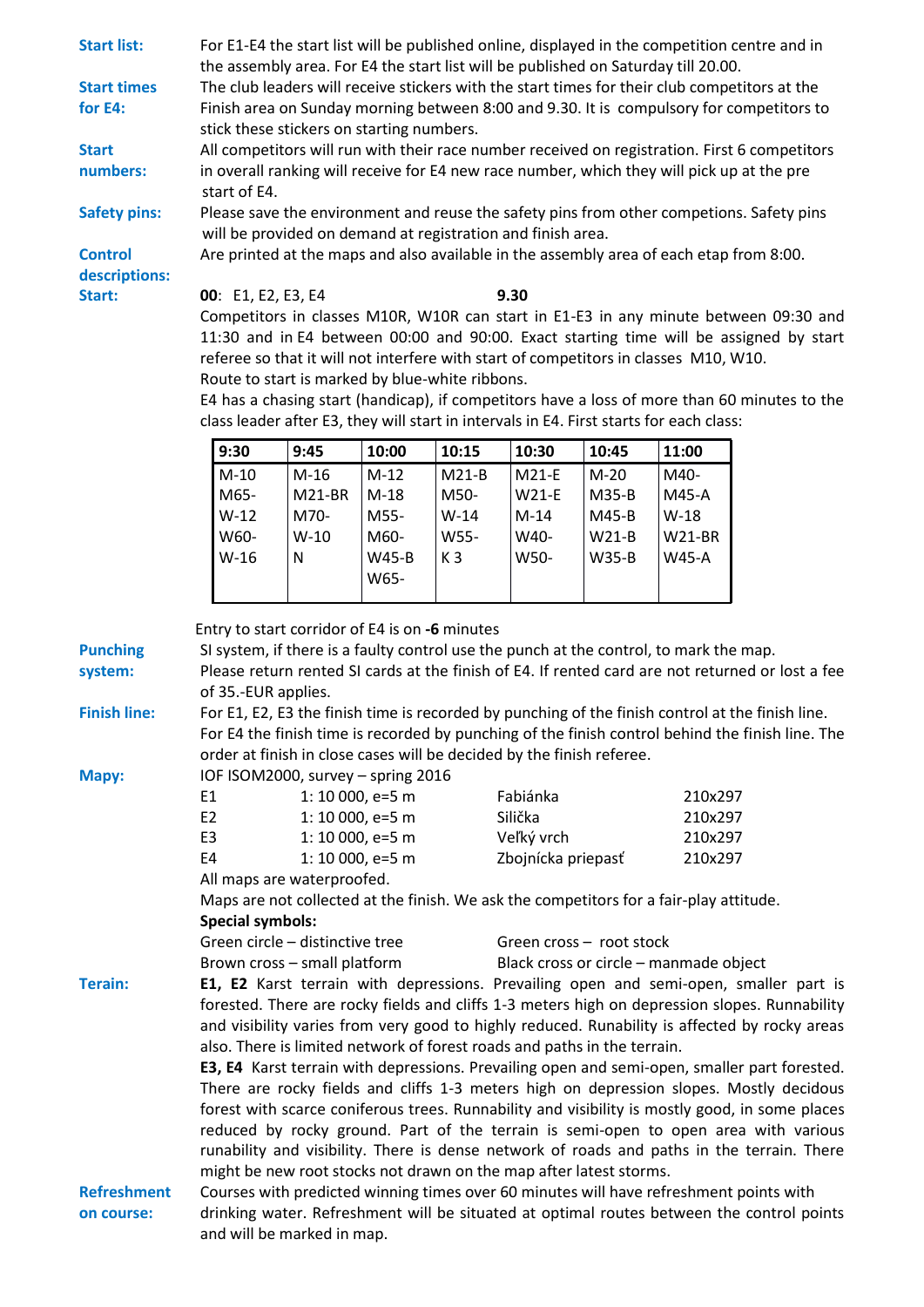| <b>Babysitting:</b>   | Situated at the assembly area.                                                                                               |                           |  |  |  |  |
|-----------------------|------------------------------------------------------------------------------------------------------------------------------|---------------------------|--|--|--|--|
| <b>Child course:</b>  | There will be children course in assembly area of all etaps with distance below 500 m.                                       |                           |  |  |  |  |
| <b>Time limit:</b>    | E1, E3 -120 min, E2, E4 -150 min                                                                                             |                           |  |  |  |  |
| <b>Showers:</b>       |                                                                                                                              |                           |  |  |  |  |
|                       | Showers with cold water will be available in assembly area. Use of soap and shampoo is<br>strictly forbiden (national park). |                           |  |  |  |  |
| <b>Toilets:</b>       | in assembly area only                                                                                                        |                           |  |  |  |  |
| First aid:            | in assembly area                                                                                                             |                           |  |  |  |  |
| <b>Prize giving:</b>  | E1, E2, E3 at the finish area (only category winners).                                                                       |                           |  |  |  |  |
|                       | Overall results will be announced in the E4 finish area at:                                                                  |                           |  |  |  |  |
|                       | 12:00 classes with clear winners                                                                                             |                           |  |  |  |  |
|                       |                                                                                                                              | 13:00 remaining classes   |  |  |  |  |
| <b>Prizes:</b>        | Winners of every class in E1-E3 will receive a small memorabilia prize.                                                      |                           |  |  |  |  |
|                       | Winner of O-labyrint competition will receive free entry to Krásnohorská cave.                                               |                           |  |  |  |  |
|                       | The first three overall in all classes will receive material prizes.                                                         |                           |  |  |  |  |
|                       | Winners of M, W 21-E will receive "Technical University Košice rector's cup"                                                 |                           |  |  |  |  |
| <b>Complaints and</b> |                                                                                                                              |                           |  |  |  |  |
| protests:             | Submit to main referee. For a protest, there is deposit of 10.- EUR                                                          |                           |  |  |  |  |
| <b>Funkcionári</b>    | race director                                                                                                                | Jozef Pollák              |  |  |  |  |
| pretekov:             | main referee                                                                                                                 | Ján Kuchta                |  |  |  |  |
|                       | secretary                                                                                                                    | Matúš Kaprál              |  |  |  |  |
|                       | course setters                                                                                                               | E1 Michal Krajčík         |  |  |  |  |
|                       |                                                                                                                              | E2 Jozef Pollák           |  |  |  |  |
|                       |                                                                                                                              | E3 Martin Šmelík          |  |  |  |  |
|                       |                                                                                                                              | E4 František Papuga       |  |  |  |  |
|                       |                                                                                                                              | Martin Šmelík<br>Labyrint |  |  |  |  |
| <b>Warnings:</b>      | Competitors take part in the competition at their own risk and responsibility.                                               |                           |  |  |  |  |
|                       | The competition will take place in the National Park Slovenský kras. We ask the competitors                                  |                           |  |  |  |  |
|                       | to respect the nature and keep it clean.                                                                                     |                           |  |  |  |  |

## **Information for O-labyrint competition**

| Date:                | Thursday during E1                                                                     |
|----------------------|----------------------------------------------------------------------------------------|
|                      | Friday during E2                                                                       |
| Place:               | Silická plateau, assembly area of E1, E2                                               |
| Start:               | any time between 10.30-13.30                                                           |
| <b>Classes:</b>      | One course for all.                                                                    |
| <b>Entries:</b>      | direct at the start of the O-Labyrint                                                  |
| <b>Entry fee:</b>    | 1.- $EUR$ /day                                                                         |
| <b>Prize giving:</b> | in assembly area immediately after competition                                         |
| <b>Prizes:</b>       | Free entry to cave for best man and woman, small material prizes second and third each |
|                      | day.                                                                                   |

 **The organizers wish all participants an enjoyable sport experience.**